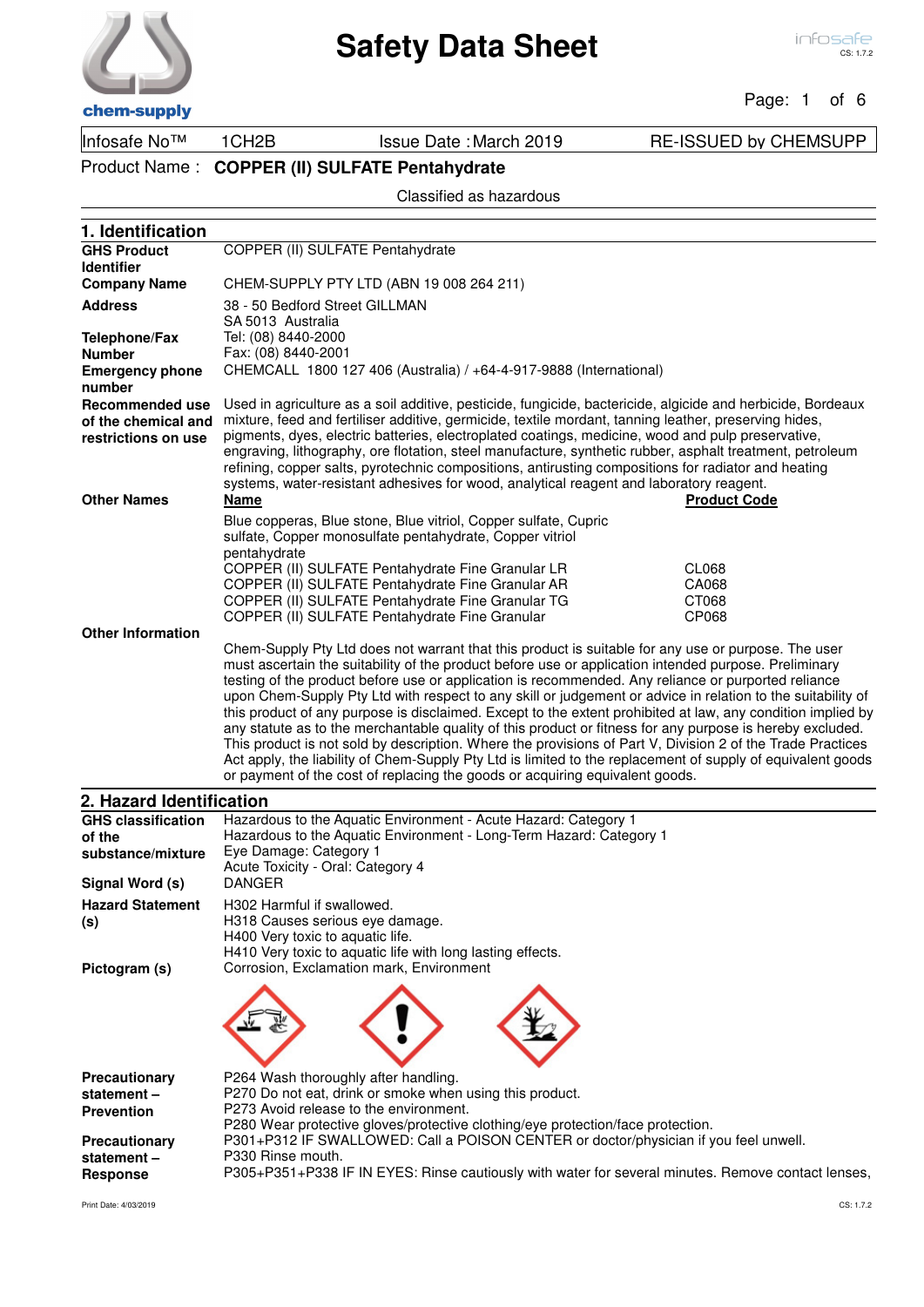| chem-supply |  |
|-------------|--|

# Page: 2 of 6

| спенгэчрргу                                                                        |                                                                                                                                                                                                                 |                                                                                                                                                                                                               |                   |                              |                    |
|------------------------------------------------------------------------------------|-----------------------------------------------------------------------------------------------------------------------------------------------------------------------------------------------------------------|---------------------------------------------------------------------------------------------------------------------------------------------------------------------------------------------------------------|-------------------|------------------------------|--------------------|
| Infosafe No™                                                                       | 1CH <sub>2</sub> B                                                                                                                                                                                              | <b>Issue Date: March 2019</b>                                                                                                                                                                                 |                   | <b>RE-ISSUED by CHEMSUPP</b> |                    |
| Product Name:                                                                      | <b>COPPER (II) SULFATE Pentahydrate</b>                                                                                                                                                                         |                                                                                                                                                                                                               |                   |                              |                    |
|                                                                                    |                                                                                                                                                                                                                 | Classified as hazardous                                                                                                                                                                                       |                   |                              |                    |
| Precautionary<br>statement-<br><b>Disposal</b>                                     | if present and easy to do. Continue rinsing.<br>P310 Immediately call a POISON CENTER or doctor/physician.<br>P391 Collect spillage.<br>P501 Dispose of contents/container to an approved waste disposal plant. |                                                                                                                                                                                                               |                   |                              |                    |
|                                                                                    | 3. Composition/information on ingredients                                                                                                                                                                       |                                                                                                                                                                                                               |                   |                              |                    |
| <b>Chemical</b>                                                                    | Solid                                                                                                                                                                                                           |                                                                                                                                                                                                               |                   |                              |                    |
| Characterization<br>Information on                                                 |                                                                                                                                                                                                                 | May contain traces of sulfuric acid as an impurity.                                                                                                                                                           |                   |                              |                    |
| <b>Composition</b>                                                                 |                                                                                                                                                                                                                 |                                                                                                                                                                                                               |                   |                              |                    |
| Ingredients                                                                        | <b>Name</b>                                                                                                                                                                                                     | <b>CAS</b>                                                                                                                                                                                                    | <b>Proportion</b> | <b>Hazard Symbol</b>         | <b>Risk Phrase</b> |
|                                                                                    | Copper (II) sulfate pentahydrate 7758-99-8                                                                                                                                                                      |                                                                                                                                                                                                               | 98-100 %          |                              |                    |
| 4. First-aid measures                                                              |                                                                                                                                                                                                                 |                                                                                                                                                                                                               |                   |                              |                    |
| Inhalation                                                                         |                                                                                                                                                                                                                 | If inhaled, remove from contaminated area to fresh air immediately. Apply artificial respiration if not                                                                                                       |                   |                              |                    |
| Ingestion                                                                          |                                                                                                                                                                                                                 | breathing. If breathing is difficult, give oxygen. Get medical aid if cough or other symptoms appear.<br>Rinse mouth thoroughly with water immediately, repeat until all traces of product have been removed. |                   |                              |                    |
|                                                                                    |                                                                                                                                                                                                                 | Give water to drink. DO NOT INDUCE VOMITING. Seek medical advice if symptoms persist.                                                                                                                         |                   |                              |                    |
| Skin                                                                               |                                                                                                                                                                                                                 | Immediately remove contaminated clothing and wash affected area with water for at least 15 minutes.<br>Ensure contaminated clothing is washed before re-use. Seek medical advice /attention depending on the  |                   |                              |                    |
|                                                                                    | severity.                                                                                                                                                                                                       |                                                                                                                                                                                                               |                   |                              |                    |
| Eye contact                                                                        | Seek immediate medical assistance.                                                                                                                                                                              | Immediately irrigate with copious quantity of water for at least 15 minutes. Eyelids to be held open.                                                                                                         |                   |                              |                    |
| <b>First Aid Facilities</b>                                                        |                                                                                                                                                                                                                 | Maintain eyewash fountain and safety shower in work area.                                                                                                                                                     |                   |                              |                    |
| <b>Advice to Doctor</b>                                                            |                                                                                                                                                                                                                 | Maintain eyewash fountain and drench facilities in work area.<br>Treat symptomatically based on judgement of doctor and individual reactions of the patient.                                                  |                   |                              |                    |
| <b>Other Information</b>                                                           |                                                                                                                                                                                                                 | For advice, contact the National Poisons Information Centre (Phone Australia 13 11 26; New Zealand                                                                                                            |                   |                              |                    |
|                                                                                    | 0800 764 766) or a doctor.                                                                                                                                                                                      |                                                                                                                                                                                                               |                   |                              |                    |
| 5. Fire-fighting measures                                                          |                                                                                                                                                                                                                 |                                                                                                                                                                                                               |                   |                              |                    |
| <b>Suitable</b>                                                                    |                                                                                                                                                                                                                 | Use appropriate fire extinguisher for surrounding environment.                                                                                                                                                |                   |                              |                    |
| extinguishing media<br><b>Hazards from</b><br><b>Combustion</b><br><b>Products</b> |                                                                                                                                                                                                                 | Oxides of sulfur, oxides of copper and copper fume.                                                                                                                                                           |                   |                              |                    |
| <b>Specific Methods</b>                                                            |                                                                                                                                                                                                                 | Small fire: Use dry chemical, CO2, water spray or foam.                                                                                                                                                       |                   |                              |                    |
| <b>Specific hazards</b>                                                            | Large fire: Use water spray, fog or foam.<br>Runoff may pollute waterways.                                                                                                                                      |                                                                                                                                                                                                               |                   |                              |                    |
| arising from the                                                                   |                                                                                                                                                                                                                 |                                                                                                                                                                                                               |                   |                              |                    |
| chemical                                                                           |                                                                                                                                                                                                                 |                                                                                                                                                                                                               |                   |                              |                    |
| <b>Hazchem Code</b>                                                                | 2Z                                                                                                                                                                                                              |                                                                                                                                                                                                               |                   |                              |                    |
| <b>Precautions in</b><br>connection with Fire                                      |                                                                                                                                                                                                                 | Wear SCBA and structural firefighter's uniform.                                                                                                                                                               |                   |                              |                    |
| 6. Accidental release measures                                                     |                                                                                                                                                                                                                 |                                                                                                                                                                                                               |                   |                              |                    |
| <b>Personal</b>                                                                    |                                                                                                                                                                                                                 | Avoid inhalation, contact with skin, eyes and clothing. Evacuate the area of all non-essential personnel.                                                                                                     |                   |                              |                    |
| <b>Precautions</b>                                                                 |                                                                                                                                                                                                                 | <b>Personal Protection</b> Wear protective clothing specified for normal operations (see Section 8)                                                                                                           |                   |                              |                    |
| <b>Clean-up Methods -</b><br><b>Small Spillages</b>                                |                                                                                                                                                                                                                 | Sweep up (avoid generating dust) and using clean non-sparking tools transfer to a clean, suitable,<br>clearly labelled container for disposal in accordance with local regulations.                           |                   |                              |                    |
| <b>Clean-up Methods -</b>                                                          |                                                                                                                                                                                                                 | Seek expert advice on handling and disposal.                                                                                                                                                                  |                   |                              |                    |
| <b>Large Spillages</b><br><b>Environmental</b><br><b>Precautions</b>               |                                                                                                                                                                                                                 | Prevent from entering into drains, ditches or rivers.                                                                                                                                                         |                   |                              |                    |
|                                                                                    |                                                                                                                                                                                                                 |                                                                                                                                                                                                               |                   |                              |                    |

### **7. Handling and storage**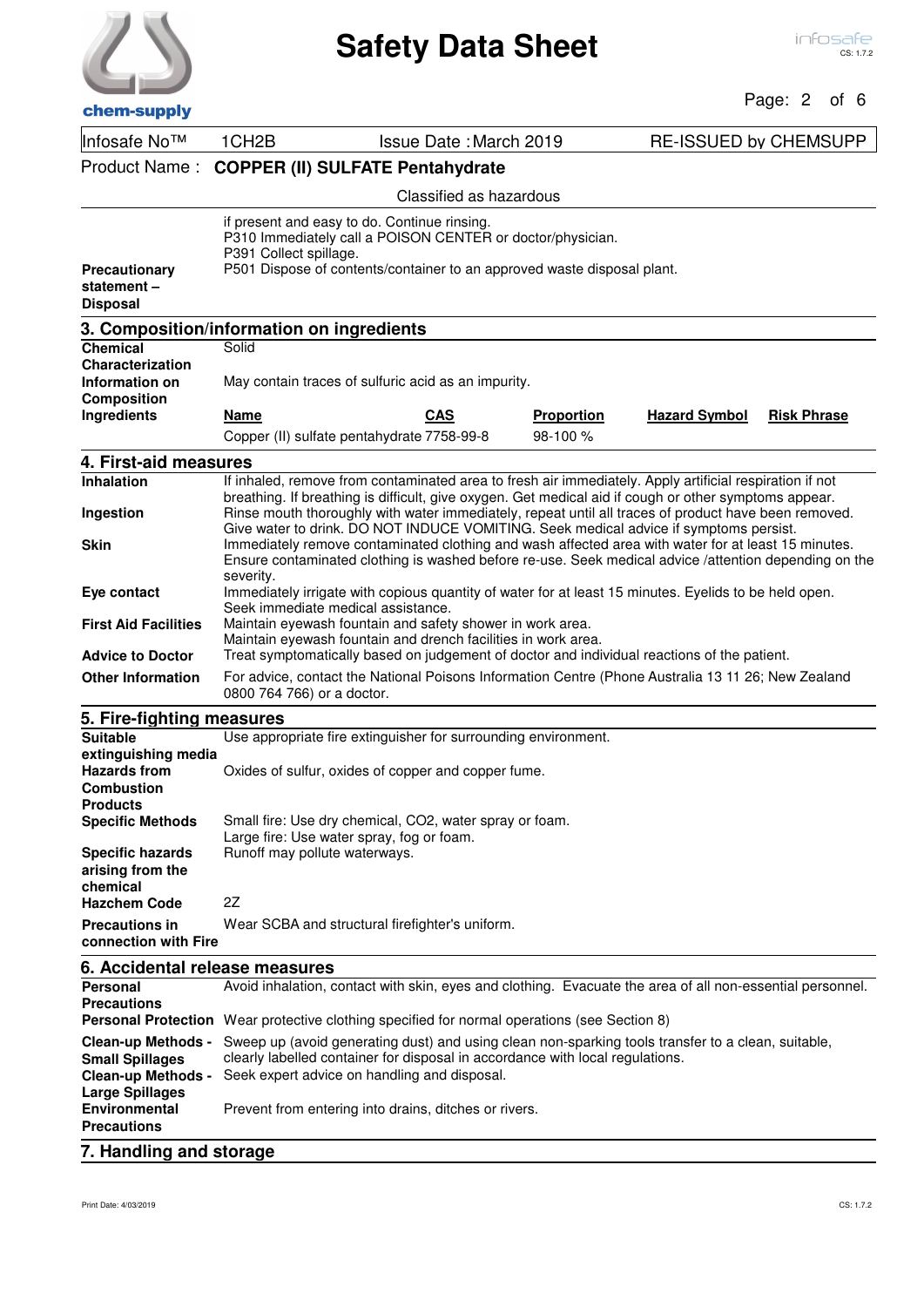# Page: 3 of 6

Infosafe No™ 1CH2B Issue Date : March 2019 RE-ISSUED by CHEMSUPP

# Product Name : **COPPER (II) SULFATE Pentahydrate**

| <b>Handling</b>                                                              | <b>Precautions for Safe</b> Avoid ingestion and inhalation of dust. Avoid contact with eyes, skin, and clothing. Avoid prolonged or<br>repeated exposure. Minimize dust generation and accumulation. Keep containers closed when not in<br>use. Work in fumehood and use only with adequate ventilation. In case of insufficient ventilation, wear<br>suitable respiratory equipment. If ingested, seek medical advice immediately and show the container or<br>the label. Wear suitable protective clothing. Contaminated clothing should be removed and washed<br>before re-use. Wash hands and face thoroughly after working with material. Keep container dry. Ensure<br>a high level of personal hygiene is maintained when using this product. That is; always wash hands<br>before eating, drinking, smoking or using the toilet. |
|------------------------------------------------------------------------------|------------------------------------------------------------------------------------------------------------------------------------------------------------------------------------------------------------------------------------------------------------------------------------------------------------------------------------------------------------------------------------------------------------------------------------------------------------------------------------------------------------------------------------------------------------------------------------------------------------------------------------------------------------------------------------------------------------------------------------------------------------------------------------------------------------------------------------------|
| <b>Conditions for safe</b><br>storage, including<br>anv<br>incompatabilities | Store in a cool, dry place. Keep containers closed at all times. Do not store in unsuitable, unlabelled or<br>incorrectly labelled containers.<br>Air sensitive, hygroscopic.                                                                                                                                                                                                                                                                                                                                                                                                                                                                                                                                                                                                                                                            |
| <b>Corrosiveness</b>                                                         | Solutions are corrosive to steel.                                                                                                                                                                                                                                                                                                                                                                                                                                                                                                                                                                                                                                                                                                                                                                                                        |

# **8. Exposure controls/personal protection**

| <b>Other Exposure</b>      | These Workplace Exposure Standards are guides to be used in the control of occupational health                                |
|----------------------------|-------------------------------------------------------------------------------------------------------------------------------|
| <b>Information</b>         | hazards. All atmospheric contamination should be kept to as low a level as is workable. These                                 |
|                            | workplace exposure standards should not be used as fine dividing lines between safe and dangerous                             |
|                            | concentrations of chemicals. They are not a measure of relative toxicity.                                                     |
|                            | A time weighted average (TWA) has been established for Copper, dusts and mists (as Cu) (Worksafe                              |
|                            | Aust) of 1 mg/m <sup>3</sup> and for Copper (fume) (Safe Work Australia) of 0.2 mg/m <sup>3</sup> . The exposure value at the |
|                            | TWA is the average airborne concentration of a particular substance when calculated over a normal 8                           |
|                            | hour working day for a 5 day working week.                                                                                    |
| Appropriate                | In industrial situations maintain the concentrations values below the TWA. This may be achieved by                            |
|                            | engineering controls process modification, use of local exhaust ventilation, capturing substances at the source, or other     |
|                            | methods. These methods should be used in preference to personal protective equipment.                                         |
| <b>Respiratory</b>         | Where ventilation is not adequate, respiratory protection may be required. Avoid breathing dust, vapours                      |
| <b>Protection</b>          | or mists. Respiratory protection should comply with AS 1716 - Respiratory Protective Devices and be                           |
|                            | selected in accordance with AS 1715 - Selection, Use and Maintenance of Respiratory Protective                                |
|                            | Devices. Filter capacity and respirator type depends on exposure levels. In event of emergency or                             |
|                            | planned entry into unknown concentrations a positive pressure, full-facepiece SCBA should be used. If                         |
|                            | respiratory protection is required, institute a complete respiratory protection program including selection,                  |
|                            | fit testing, training, maintenance and inspection.                                                                            |
| <b>Eye Protection</b>      | The use of a face shield, chemical goggles or safety glasses with side shield protection as appropriate.                      |
|                            | Must comply with Australian Standards AS 1337 and be selected and used in accordance with AS 1336.                            |
| <b>Hand Protection</b>     | Hand protection should comply with AS 2161, Occupational protective gloves - Selection, use and                               |
|                            | maintenance.                                                                                                                  |
|                            | Recommendation: Excellent: Nitrile, Neoprene, PVC. Poor: NR latex.                                                            |
| <b>Personal Protective</b> | Personal protective equipment should not solely be relied upon to control risk and should only be used                        |
| <b>Equipment</b>           | when all other reasonably practicable control measures do not eliminate or sufficiently minimise risk.                        |
|                            | Guidance in selecting personal protective equipment can be obtained from Australian, Australian/New                           |
|                            | Zealand or other approved standards.                                                                                          |
| <b>Footwear</b>            | Safety boots in industrial situations is advisory, foot protection should comply with AS 2210,                                |
|                            | Occupational protective footwear - Guide to selection, care and use.                                                          |
| <b>Body Protection</b>     | Clean clothing or protective clothing should be worn, preferably with an apron. Clothing for protection                       |
|                            | against chemicals should comply with AS 3765 Clothing for Protection Against Hazardous Chemicals.                             |
| <b>Hygiene Measures</b>    | Always wash hands before smoking, eating or using the toilet. Wash contaminated clothing and other                            |
|                            | protective equipment before storing or re-using.                                                                              |

# **9. Physical and chemical properties**

| <b>Form</b>                | Solid                                                                                                               |
|----------------------------|---------------------------------------------------------------------------------------------------------------------|
| Appearance                 | Blue granules; blue crystals; light blue powder.                                                                    |
| <b>Odour</b>               | Odourless.                                                                                                          |
| <b>Melting Point</b>       | Loses 2H2O @ 30 °C; loses a further 2H2O @ 110 °C; becomes anhydrous by 250 °C; decomposes @<br>560 °C (anhydrous). |
| <b>Solubility in Water</b> | Very soluble $(317 \text{ g/L} \textcircled{a} 20 \text{ }^{\circ}\text{C})$ .                                      |
| <b>Solvents</b>            | Solubility in Organic Soluble in ethanol, methanol and glycerol. Practically insoluble in most organic solvents.    |
| <b>Specific Gravity</b>    | 2.28                                                                                                                |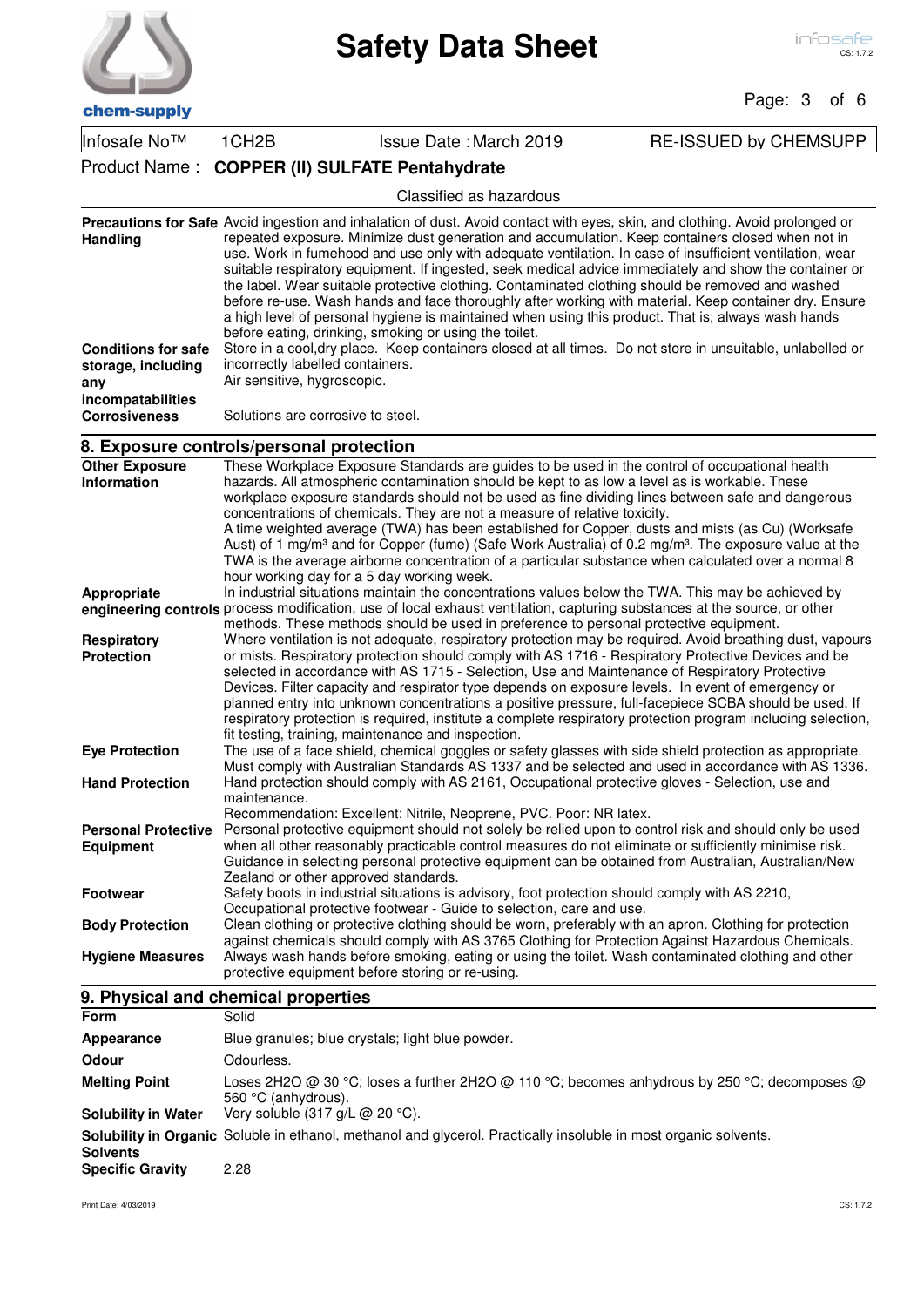| chem-supply |  |
|-------------|--|

# Page: 4 of 6

| Infosafe No™                                                                                         | 1CH <sub>2</sub> B                        | <b>Issue Date: March 2019</b>                                                                                                                                                                                                                                                                                                                                                                                                                                                                                                                                                                             | <b>RE-ISSUED by CHEMSUPP</b>                                                                                                                                                                                                                                                                                                                                                                                                                                                                                                                                                                                                                                                                                                                                           |  |
|------------------------------------------------------------------------------------------------------|-------------------------------------------|-----------------------------------------------------------------------------------------------------------------------------------------------------------------------------------------------------------------------------------------------------------------------------------------------------------------------------------------------------------------------------------------------------------------------------------------------------------------------------------------------------------------------------------------------------------------------------------------------------------|------------------------------------------------------------------------------------------------------------------------------------------------------------------------------------------------------------------------------------------------------------------------------------------------------------------------------------------------------------------------------------------------------------------------------------------------------------------------------------------------------------------------------------------------------------------------------------------------------------------------------------------------------------------------------------------------------------------------------------------------------------------------|--|
| Product Name:                                                                                        |                                           | <b>COPPER (II) SULFATE Pentahydrate</b>                                                                                                                                                                                                                                                                                                                                                                                                                                                                                                                                                                   |                                                                                                                                                                                                                                                                                                                                                                                                                                                                                                                                                                                                                                                                                                                                                                        |  |
|                                                                                                      |                                           | Classified as hazardous                                                                                                                                                                                                                                                                                                                                                                                                                                                                                                                                                                                   |                                                                                                                                                                                                                                                                                                                                                                                                                                                                                                                                                                                                                                                                                                                                                                        |  |
| pH                                                                                                   | 3.5 - 4.5 (50 g/L, H2O, 20 °C)            |                                                                                                                                                                                                                                                                                                                                                                                                                                                                                                                                                                                                           |                                                                                                                                                                                                                                                                                                                                                                                                                                                                                                                                                                                                                                                                                                                                                                        |  |
| <b>Flammability</b>                                                                                  | Non combustible material.                 |                                                                                                                                                                                                                                                                                                                                                                                                                                                                                                                                                                                                           |                                                                                                                                                                                                                                                                                                                                                                                                                                                                                                                                                                                                                                                                                                                                                                        |  |
| <b>Molecular Weight</b>                                                                              | 249.68                                    |                                                                                                                                                                                                                                                                                                                                                                                                                                                                                                                                                                                                           |                                                                                                                                                                                                                                                                                                                                                                                                                                                                                                                                                                                                                                                                                                                                                                        |  |
| <b>Other Information</b>                                                                             |                                           | Dielectricity constant: 6.60 (20 °C)<br>Taste: Nauseous; metallic taste                                                                                                                                                                                                                                                                                                                                                                                                                                                                                                                                   |                                                                                                                                                                                                                                                                                                                                                                                                                                                                                                                                                                                                                                                                                                                                                                        |  |
| 10. Stability and reactivity                                                                         |                                           |                                                                                                                                                                                                                                                                                                                                                                                                                                                                                                                                                                                                           |                                                                                                                                                                                                                                                                                                                                                                                                                                                                                                                                                                                                                                                                                                                                                                        |  |
| <b>Chemical Stability</b>                                                                            | Stable. Slowly efflorescent in air.       |                                                                                                                                                                                                                                                                                                                                                                                                                                                                                                                                                                                                           |                                                                                                                                                                                                                                                                                                                                                                                                                                                                                                                                                                                                                                                                                                                                                                        |  |
|                                                                                                      |                                           | Conditions to Avoid Exposure to moisture. Heat, direct sunlight, open flames or other sources of ignition. Incompatibles.                                                                                                                                                                                                                                                                                                                                                                                                                                                                                 |                                                                                                                                                                                                                                                                                                                                                                                                                                                                                                                                                                                                                                                                                                                                                                        |  |
| Incompatible<br><b>Materials</b><br><b>Possibility of</b><br>hazardous reactions<br><b>Hazardous</b> | Will not occur.                           | Acetylene gas; finely powdered metals, eg. magnesium metal; sodium hypobromite solutions; plain<br>steel; galvanised pipes; strong reducing agents; hydroxylamine; strong oxidising agents.<br>Copper salts may react with acetylene to form explosive acetylides.                                                                                                                                                                                                                                                                                                                                        |                                                                                                                                                                                                                                                                                                                                                                                                                                                                                                                                                                                                                                                                                                                                                                        |  |
| Polymerization                                                                                       |                                           |                                                                                                                                                                                                                                                                                                                                                                                                                                                                                                                                                                                                           |                                                                                                                                                                                                                                                                                                                                                                                                                                                                                                                                                                                                                                                                                                                                                                        |  |
| 11. Toxicological Information                                                                        |                                           |                                                                                                                                                                                                                                                                                                                                                                                                                                                                                                                                                                                                           |                                                                                                                                                                                                                                                                                                                                                                                                                                                                                                                                                                                                                                                                                                                                                                        |  |
|                                                                                                      |                                           | Acute Toxicity - Oral LD50 (rat): 482 mg/kg (OECD Test Guidline 401)                                                                                                                                                                                                                                                                                                                                                                                                                                                                                                                                      |                                                                                                                                                                                                                                                                                                                                                                                                                                                                                                                                                                                                                                                                                                                                                                        |  |
| <b>Acute Toxicity -</b><br><b>Dermal</b>                                                             | LD50 (rat): >2000 mg/kg.                  |                                                                                                                                                                                                                                                                                                                                                                                                                                                                                                                                                                                                           |                                                                                                                                                                                                                                                                                                                                                                                                                                                                                                                                                                                                                                                                                                                                                                        |  |
| Ingestion<br>Inhalation<br><b>Skin</b>                                                               |                                           | nausea, abdominal pain and ulceration of the gastrointestinal tract. If vomiting does not occur<br>diarrhea, salvation, headache, cold sweat, weak pulse and metallic taste. Prolonged exposure to this<br>occur due to copper sulfate). Copper poisoning leads to capillary damage, kidney and liver damage,<br>the GI tract), paralysis and coma. Death may occur from shock or renal failure.<br>which can cause symptoms similar to the common cold, including chills and stuffiness of the head.<br>Irritating to skin. May cause redness and itching.                                               | Harmful by ingestion. May cause burning pain in the mouth, throat, oesophagus and stomach, diarrhea,<br>immediately, systemic copper poisoning may occur. Symptoms may include repeated vomiting, nausea,<br>material may lead to corrosion and necrosis of the gastrointestinal tract, with possible perforation (may<br>central nervous excitation followed by depression, jaundice, convulsions, blood effects (i.e. bleeding of<br>Irritating to the respiratory tract. Symptoms may include coughing, wheezing, sore throat and shortness<br>of breath. May result in ulceration and perforation of respiratory tract. Ulceration of the nasal septum is<br>possible, due to trace sulfuric acid impurities. When heated, this compound may give off copper fume, |  |
| Eye<br>Carcinogenicity<br><b>Chronic Effects</b><br>12. Ecological information                       | impurity may contribute to these effects. | Causes serious eye damage, irritation, local inflammation, conjunctivitis, ulceration, clouding of the<br>No significant ingredient is classified as carinogenic by Safe Work Australiia.<br>No significant ingredient is classified as carinogenic by International Agency for Reseach on Cancer.<br>Chronic ingestion may cause liver, brain, muscle and kidney disfunction. Prolonged or repeated skin<br>exposure may cause dermatitis. Prolonged or repeated exposure to dusts of copper salts may cause<br>runny nose, metallic taste, and atrophic changes and irritation of the mucous membranes. | cornea, tissue destruction, corneal opacity and adhesion of the eyelid to the eye. Traces of sulfuric acid<br>discoloration of the skin or hair, blood and liver damage, ulceration and perforation of the nasal septum,                                                                                                                                                                                                                                                                                                                                                                                                                                                                                                                                               |  |
|                                                                                                      |                                           |                                                                                                                                                                                                                                                                                                                                                                                                                                                                                                                                                                                                           |                                                                                                                                                                                                                                                                                                                                                                                                                                                                                                                                                                                                                                                                                                                                                                        |  |

### **12. Ecological information**

| <b>Persistence and</b><br>degradability                                    | Methods for the determination of biodegradability are not applicable to inorganic substances.                                                                                                                                                                                   |
|----------------------------------------------------------------------------|---------------------------------------------------------------------------------------------------------------------------------------------------------------------------------------------------------------------------------------------------------------------------------|
| Information on<br><b>Ecological Effects</b>                                | Severe marine pollutant - IMDG Code. Very toxic to aquatic life.                                                                                                                                                                                                                |
| <b>Short Summary of</b><br>Assessment of<br><b>Environmental</b><br>Impact | When released into the soil, this material is not expected to biodegrade and may leach into ground<br>water. When released into the water, this material is not expected to biodegrade or evaporate<br>significantly. This material is expected to bioaccumulate significantly. |
| <b>Environmental</b><br><b>Protection</b>                                  | Contain spillage. Prevent entry to waterways and drains. When released into the soil, this material may<br>leach into ground water. Highly toxic to aquatic organisms. May cause long-term adverse effects in the<br>aquatic organisms.                                         |
| <b>Acute Toxicity -</b><br>Daphnia                                         | EC50 (Daphnia magna): 0.02 mg/l/48h.                                                                                                                                                                                                                                            |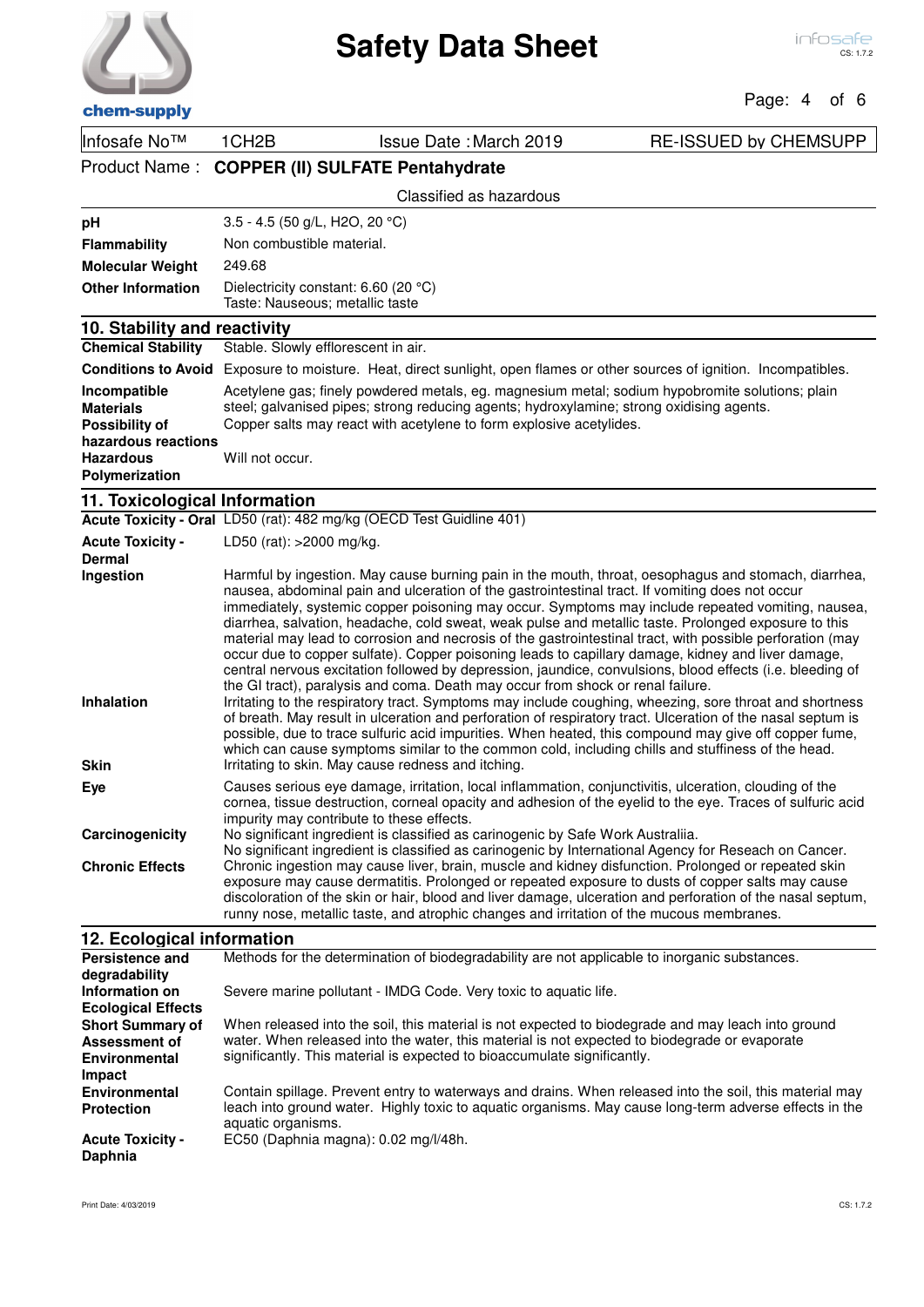### Page: 5 of 6

# Infosafe No™ 1CH2B Issue Date :March 2019 RE-ISSUED by CHEMSUPP

Product Name : **COPPER (II) SULFATE Pentahydrate**

### Classified as hazardous

| 13. Disposal considerations                                  |                                                                                                                                                                                                                                                                                                                                                                                                                                                  |  |  |
|--------------------------------------------------------------|--------------------------------------------------------------------------------------------------------------------------------------------------------------------------------------------------------------------------------------------------------------------------------------------------------------------------------------------------------------------------------------------------------------------------------------------------|--|--|
| <b>Disposal</b><br><b>Considerations</b>                     | Whatever cannot be saved for recovery or recycling should be handled as hazardous waste and<br>disposed of according to relevant local, state and federal government regulations.                                                                                                                                                                                                                                                                |  |  |
| 14. Transport information                                    |                                                                                                                                                                                                                                                                                                                                                                                                                                                  |  |  |
| <b>Transport</b><br><b>Information</b><br><b>U.N. Number</b> | Dangerous goods of Class 9 (Miscellaneous Dangerous Goods) are incompatible in a placard load with<br>any of the following:<br>Class 1, Class 5, if the Class 9 dangerous goods are fire risk substances.<br>3077                                                                                                                                                                                                                                |  |  |
| UN proper shipping<br>name                                   | ENVIRONMENTALLY HAZARDOUS SUBSTANCE, SOLID, N.O.S.                                                                                                                                                                                                                                                                                                                                                                                               |  |  |
| <b>Transport hazard</b><br>class(es)                         | 9                                                                                                                                                                                                                                                                                                                                                                                                                                                |  |  |
| <b>Hazchem Code</b>                                          | 2Z                                                                                                                                                                                                                                                                                                                                                                                                                                               |  |  |
| <b>Packaging Method</b>                                      | 3.8.9                                                                                                                                                                                                                                                                                                                                                                                                                                            |  |  |
| <b>Packing Group</b>                                         | Ш                                                                                                                                                                                                                                                                                                                                                                                                                                                |  |  |
| <b>EPG Number</b>                                            | 9C <sub>1</sub>                                                                                                                                                                                                                                                                                                                                                                                                                                  |  |  |
| <b>IERG Number</b>                                           | 47                                                                                                                                                                                                                                                                                                                                                                                                                                               |  |  |
| <b>Other Information</b>                                     | The Special Provision AU01 of the ADG Code are peculiar to this Code and are therefore not applicable<br>to international transport, or to air or sea transport within Australia.<br>SP AU01 Environmentally Hazardous Substances meeting the descriptions of UN 3077 or UN 3082 are<br>not subject to this Code when transported by road or rail in;<br>(a) packagings;<br>(b) IBCs; or<br>(c) any other receptacle not exceeding 500 $kg(L)$ . |  |  |
| 15. Regulatory information                                   |                                                                                                                                                                                                                                                                                                                                                                                                                                                  |  |  |
| <b>Regulatory</b>                                            | Listed in the Australian Inventory of Chemical Substances (AICS). Not listed under WHS Regulation                                                                                                                                                                                                                                                                                                                                                |  |  |

2011, Schedule 10 - Prohibited carcinogens, restricted carcinogens and restricted hazardous chemicals. **Information Poisons Schedule** S6

# **16. Other Information**

| Literature                                                  | 'Standard for the Uniform Scheduling of Medicines and Poisons .', Commonwealth of Australia.                                                                                                                                                                                                                                                                                                                                                                                                                                                                                                                       |
|-------------------------------------------------------------|--------------------------------------------------------------------------------------------------------------------------------------------------------------------------------------------------------------------------------------------------------------------------------------------------------------------------------------------------------------------------------------------------------------------------------------------------------------------------------------------------------------------------------------------------------------------------------------------------------------------|
| <b>References</b>                                           | Lewis, Richard J. Sr. 'Hawley's Condensed Chemical Dictionary 13th. Ed.', Rev., John Wiley and Sons,                                                                                                                                                                                                                                                                                                                                                                                                                                                                                                               |
|                                                             | Inc., NY, 1997.                                                                                                                                                                                                                                                                                                                                                                                                                                                                                                                                                                                                    |
|                                                             | National Road Transport Commission, 'Australian Code for the Transport of Dangerous Goods by Road<br>and Rail 7th. Ed.', 2007.                                                                                                                                                                                                                                                                                                                                                                                                                                                                                     |
|                                                             | Safe Work Australia, 'National Code of Practice fot the Preparation of Safety Data Sheets for Hazardous                                                                                                                                                                                                                                                                                                                                                                                                                                                                                                            |
|                                                             | Chemicals', 2011.                                                                                                                                                                                                                                                                                                                                                                                                                                                                                                                                                                                                  |
|                                                             | Standards Australia, 'SAA/SNZ HB 76:2010 Dangerous Goods - Initial Emergency Response Guide',                                                                                                                                                                                                                                                                                                                                                                                                                                                                                                                      |
|                                                             | Standards Australia/Standards New Zealand, 2010.                                                                                                                                                                                                                                                                                                                                                                                                                                                                                                                                                                   |
|                                                             | Safe Work Australia, 'Approved Criteria for Classifying Hazardous Substances [NOHSC:1008 (2004)]'.                                                                                                                                                                                                                                                                                                                                                                                                                                                                                                                 |
|                                                             | Safe Work Australia, 'Hazardous Chemical Information System, 2005'.                                                                                                                                                                                                                                                                                                                                                                                                                                                                                                                                                |
|                                                             | Safe Work Australia, 'National Code of Practice for the Labelling of Safe Work Hazardous Substances<br>(2011)'.                                                                                                                                                                                                                                                                                                                                                                                                                                                                                                    |
|                                                             | Safe Work Australia, 'National Exposure Standards for Atmospheric Contaminants in the Occupational<br>Environment [NOHSC:1003(1995) 3rd Edition]'.                                                                                                                                                                                                                                                                                                                                                                                                                                                                 |
| Contact                                                     | Paul McCarthy Ph. (08) 8440 2000 DISCLAIMER STATEMENT:                                                                                                                                                                                                                                                                                                                                                                                                                                                                                                                                                             |
|                                                             | All information provided in this data sheet or by our technical representatives is compiled from the best                                                                                                                                                                                                                                                                                                                                                                                                                                                                                                          |
| <b>Person/Point</b>                                         | knowledge available to us. However, since data, safety standards and government regulations are<br>subject to change and the conditions of handling and use, or misuse, are beyond our control, we make<br>no warranty either expressed or implied, with respect to the completeness or accuracy to the information<br>contained herein. Chem-Supply accepts no responsibility whatsoever for its accuracy or for any results<br>that may be obtained by customers from using the data and disclaims all liability for reliance on<br>information provided in this data sheet or by our technical representatives. |
| Empirical Formula & CuSO4.5H2O<br><b>Structural Formula</b> |                                                                                                                                                                                                                                                                                                                                                                                                                                                                                                                                                                                                                    |